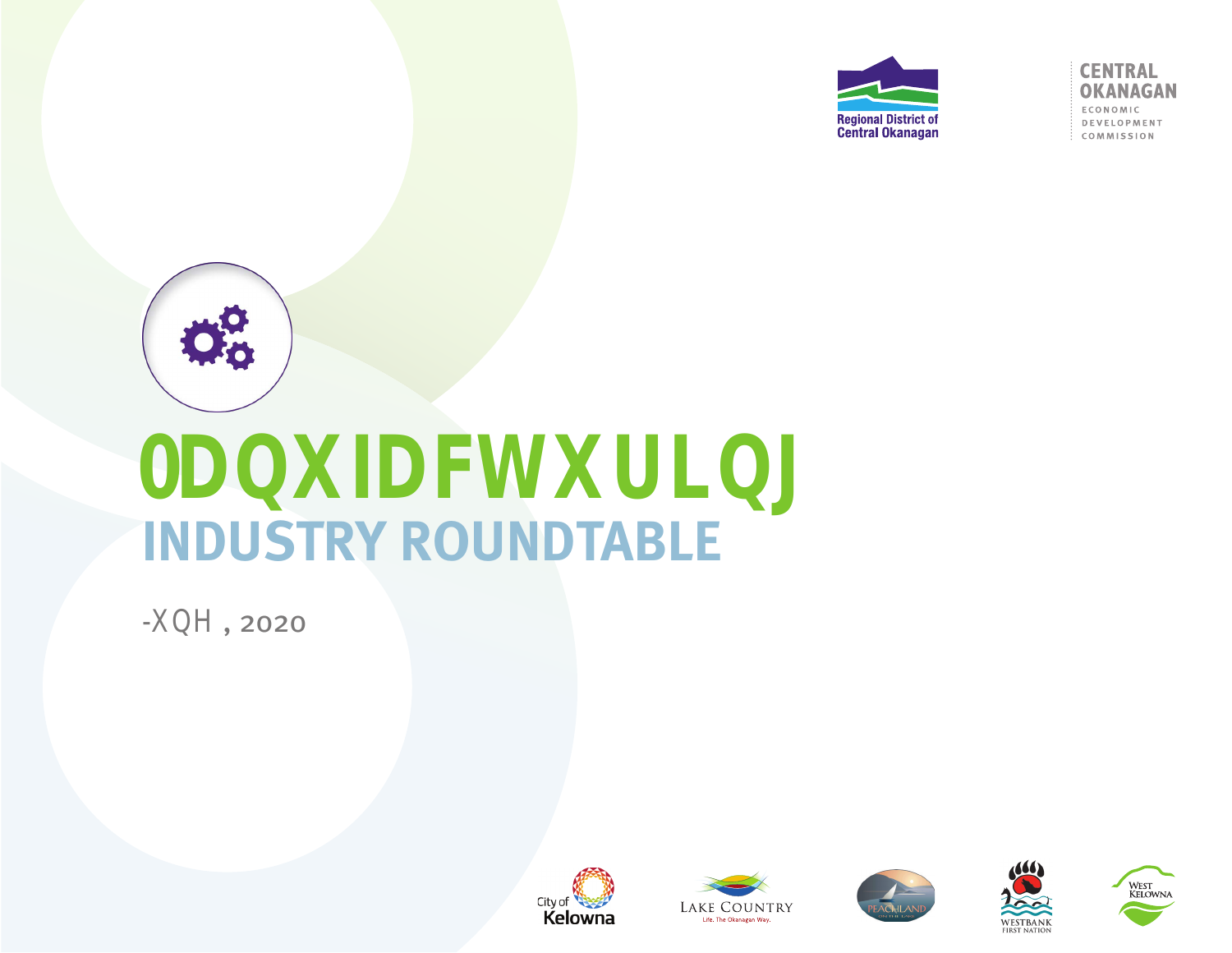### **STATE OF THE INDUSTRY**



Top employer for the region with over 5,800 employees representing 5.6% of total employment



318 manufacturing businesses in the Central Okanagan in 2018 or 4% of total businesses



\$43.31 was the median wage of a mechanical engineer in the region in 2018



Diverse sector with growth in fabricated metal, non-metalic mineral manufacturing, transportation equipment manufacturing, plastics and rubber products and beverages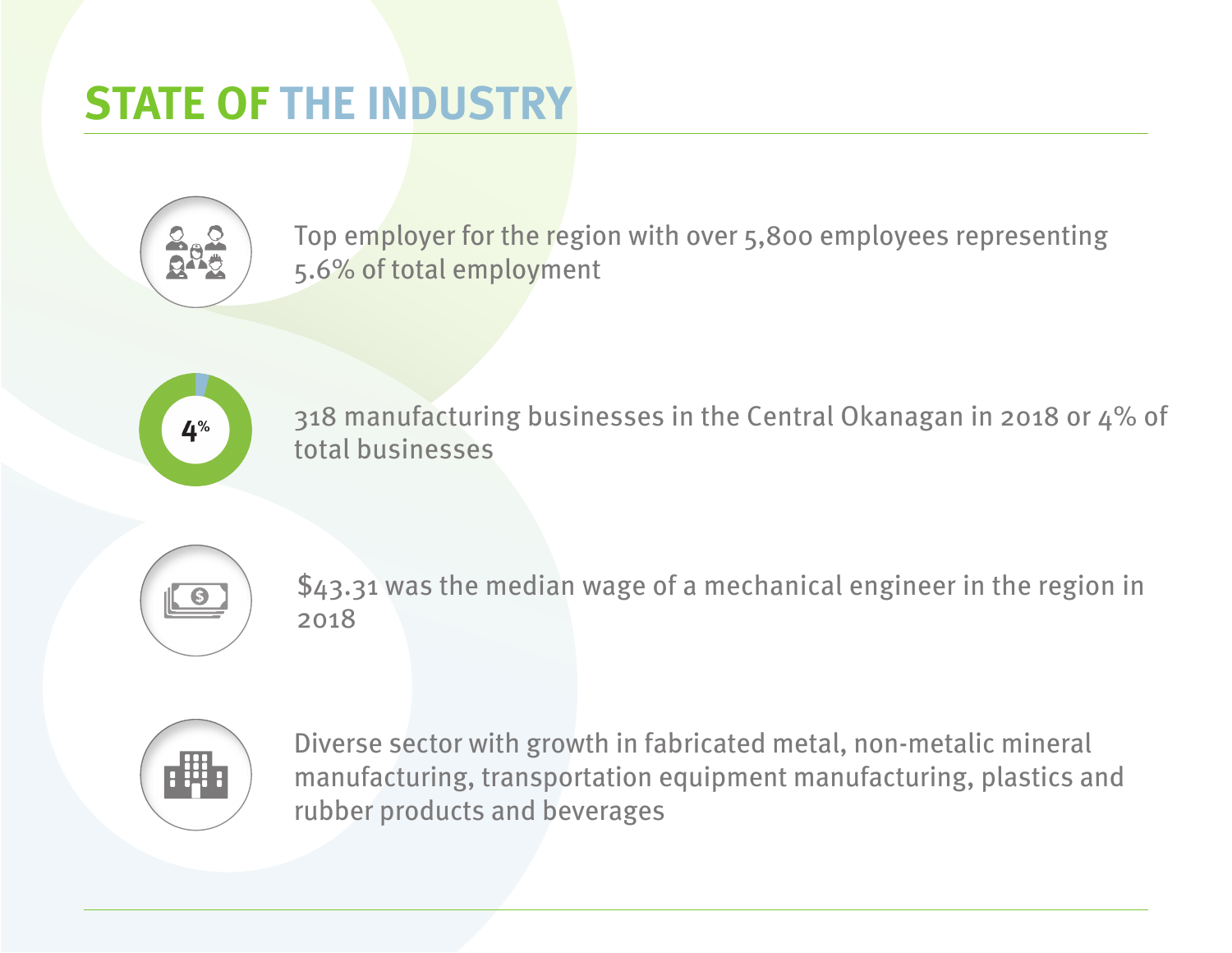## **LOCAL IMPACTS TO DATE**



Manufacturers experienced fluctuations in demand for many products with some operators pivoting to new products to support the public health response needs or to meet new consumer demand



Manufacturers represented adapted facilities to physical distancing and public health requirements but found lack of clarity for alignment of new regulations with existing industry regulations and health & safety requirements



Dramatic increases in cost of PPE - manufacturers expressed interested in working together to procure PPE at reasonable cost



Challenges finding skilled and unskilled workers prior to pandemic exacerbated by CERB payments in short-term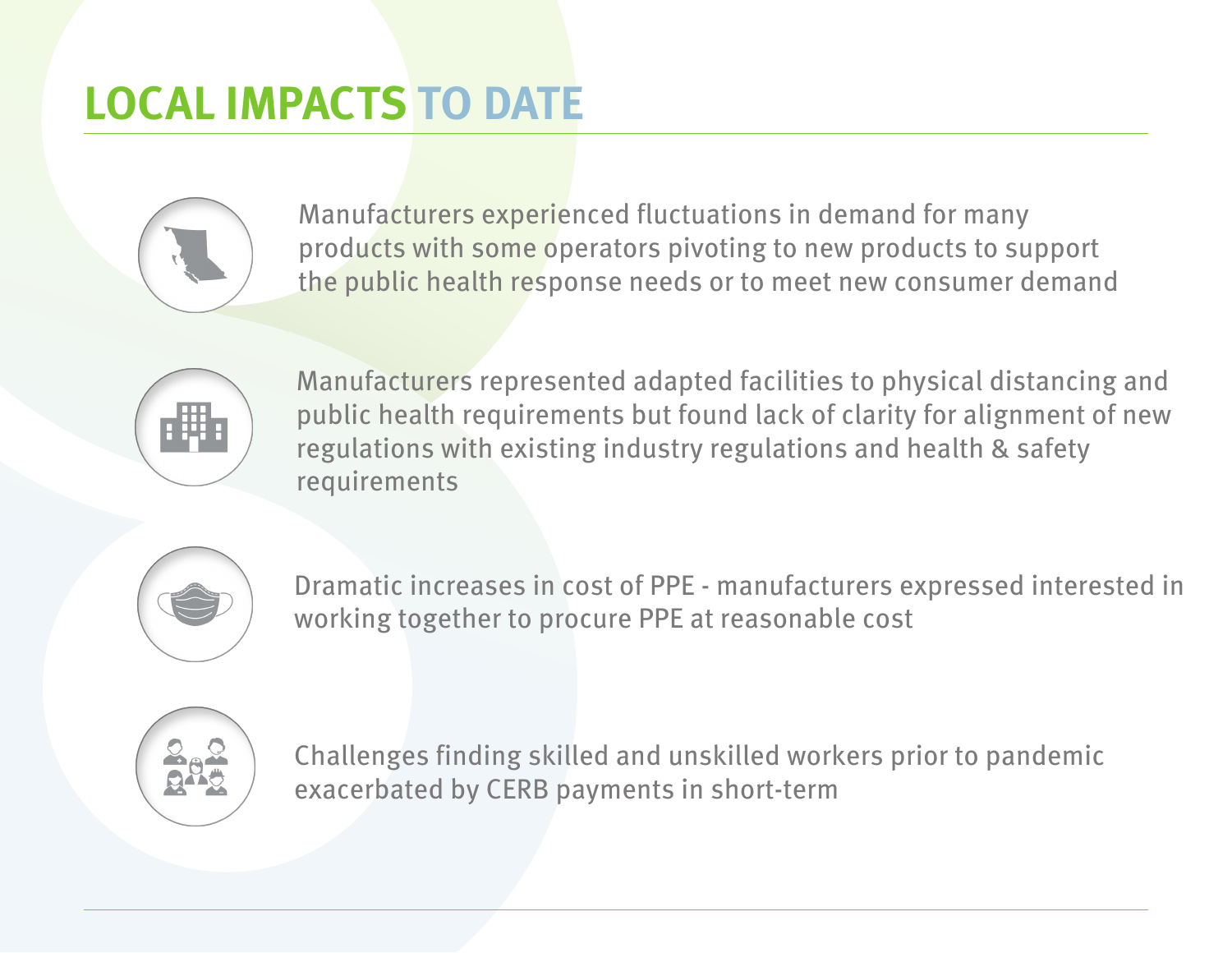### **RECOVERY OUTLOOK**



Businesses now prepared and have invested in changes to operations to meet requirements now and through recovery phase



Local manufacturers need local procurement channels to benefit from domestic infrastructure projects ongoing in BC



Challenges finding skilled and unskilled workers prior to pandemic, possibly exacerbated by CERB payments creating a temporary disincentive to re-enter the workforce

*""Manufacturers in the region will need to collaborate and leverage cluster expertise to emerge stronger through recovery from COVID-19 "*

*"Opportunities exist for local manufacturing to meet the demand of infrastructure projects in BC if these procurement processes prioritize Canadian made goods and services"*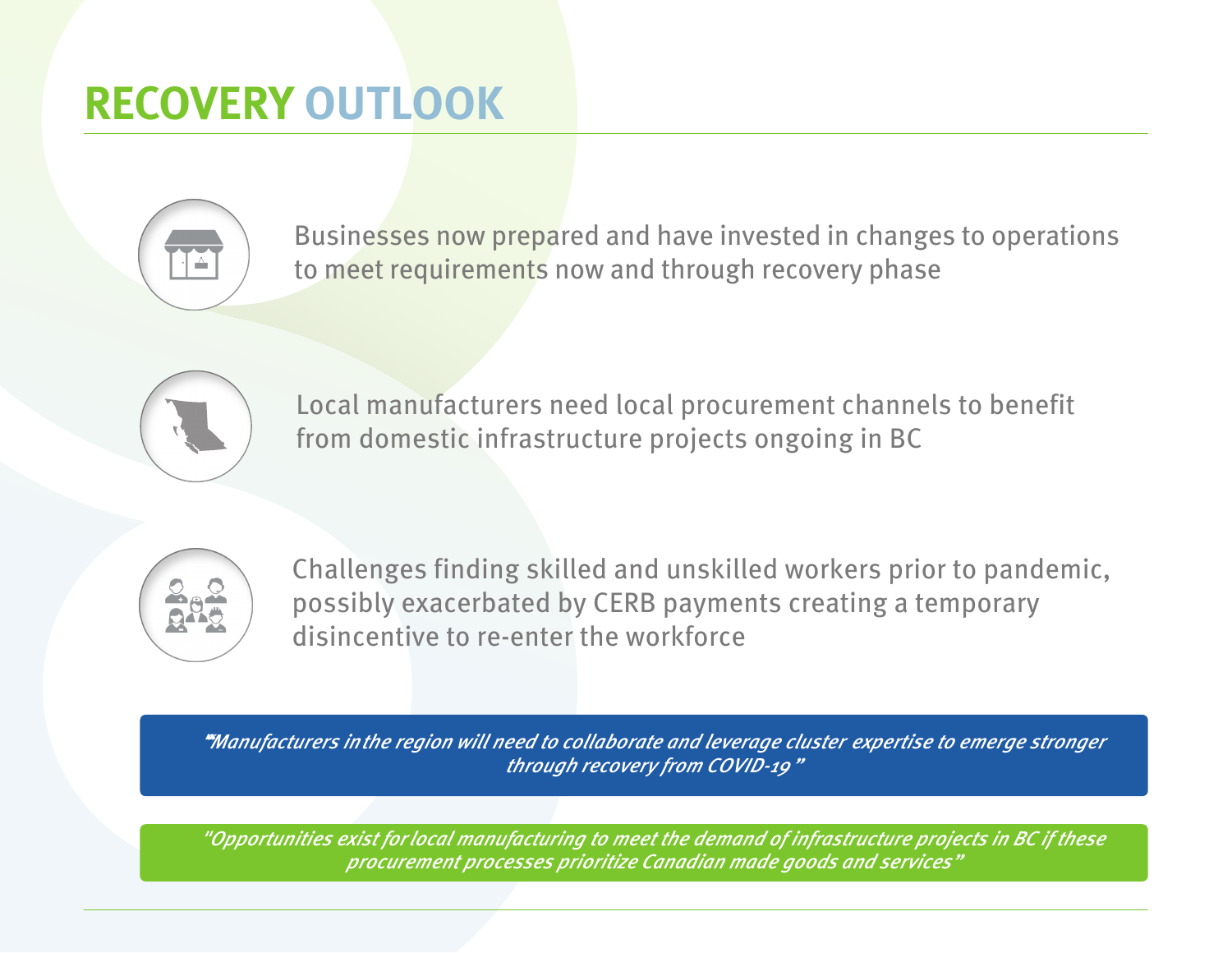### **ACTION PROPOSED BY INDUSTRY**



Need for local industry association



Federal Wage Subsidy program has allowed manufacturers to retain workforce and should be continued



At municipal level, actions to defer tax increases and property tax payments will ease financial burden of businesses



"Buy Local" for consumer and government/institutional spending will support economic recovery of the region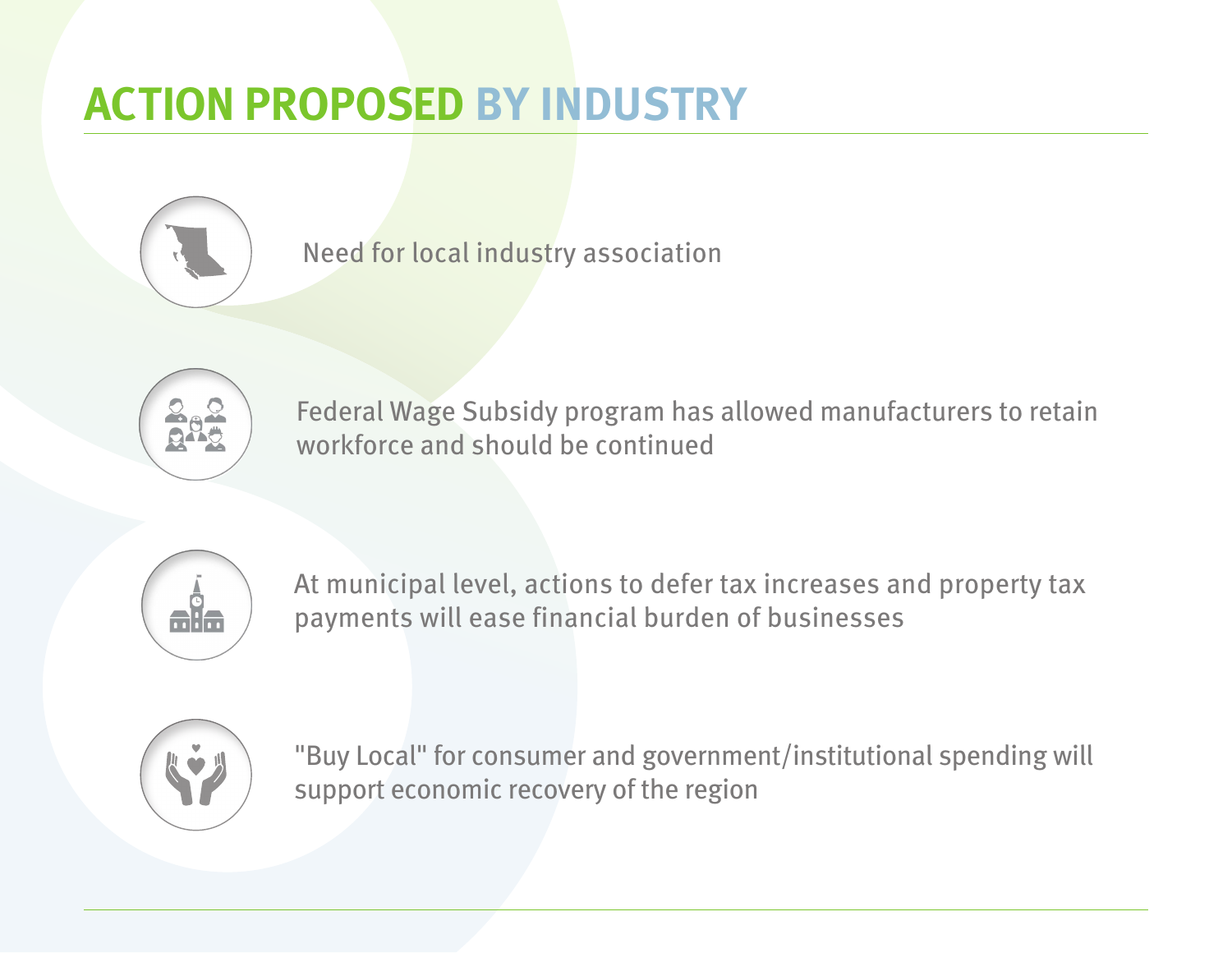### **THANK YOU**

*We rely on Central Okanagan businesses for industry information. Thank you to the many businesses who provided feedback directly or indirectly including:*

- **•** Terry Edwards, *Decisive Dividend Corporation*
- **•** Vladimir Bolshakov, *Geometrik Manufacturing Inc*
- **•** Barbra Johnson, *Natures Formulae*
- **•** Lisa McGuire, *Manufacturers Safety Alliance BC*
- **•** Alex Greer, *Adaptive Ventures*
- **•** Lynn Heinrich, *Sun-Rype*
- **•** Pete Patterson, *Vitalis Extraction Technology*
- **•** Domenic Rampone, *West Manufacturing*

COEDC Advisory Council

Conduit of information and ideas between business, community leaders and government

Made up of 45+ influential industry leaders, community shapers and elected officials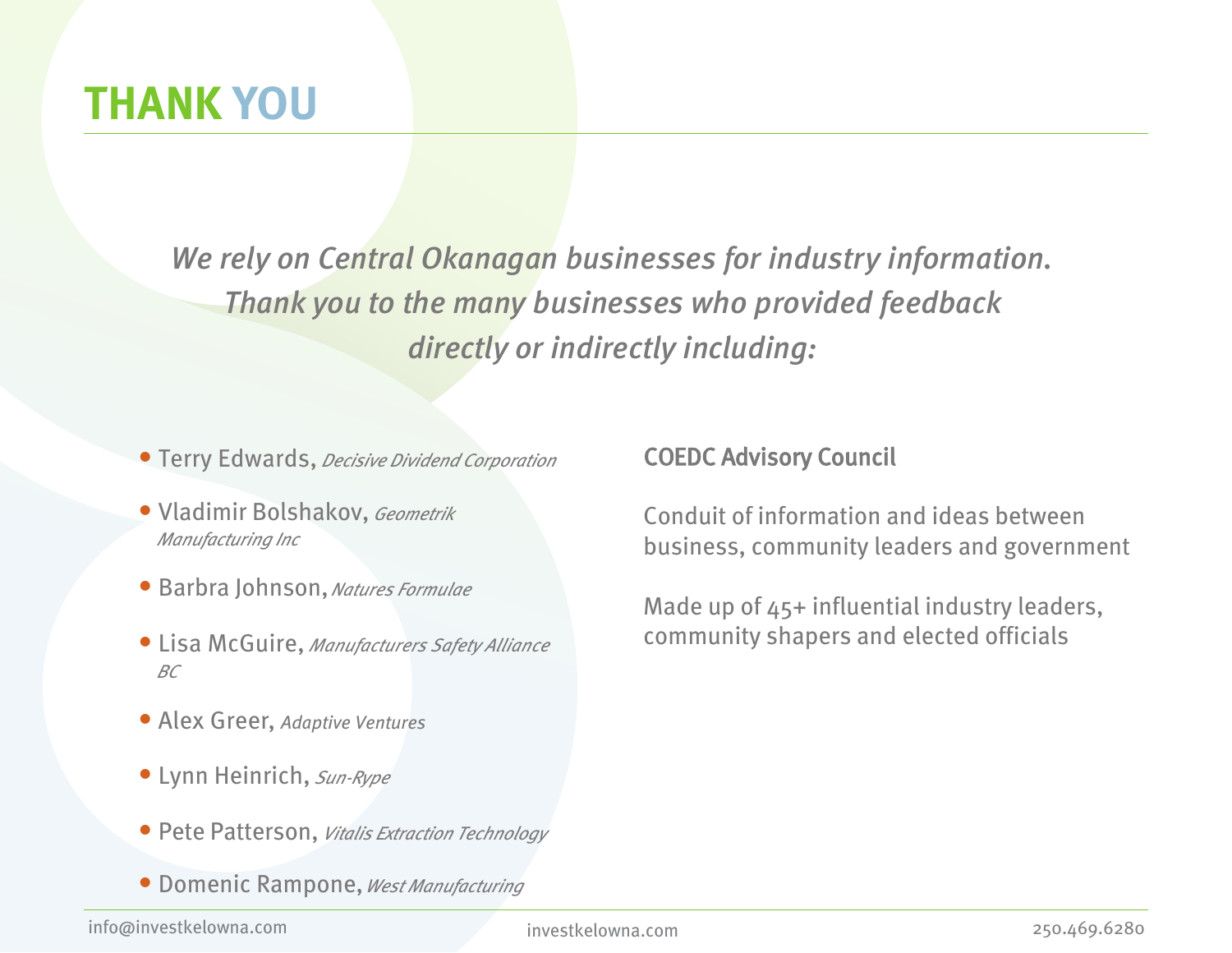

#### **About the Economic Recovery Task Force**

The Central Okanagan economy is highly integrated with businesses and workforce move fluidly across Region. To combat the longterm economic impacts of COVID-19, the local governments and Westbank First Nation have come together to form the Economic Recovery Task Force.

The Economic Recovery Task Force is co-chaired by Chair Given and Mayor Basran and comprised of:

- Chief Christopher Derickson, Westbank First Nation
- Regional Board Chair Gail Given, Regional District of Central Okanagan
- Mayor Colin Basran, City of Kelowna
- Mayor Gord Milsom, City of West Kelowna
- Mayor James Baker, District of Lake Country
- Mayor Cindy Fortin, District of Peachland

### **Manufacturing Industry Roundtable**

#### June 9, 2020

On June 9, 2020, the Central Okanagan Economic Development Commission (COEDC) held a Manufacturing Industry Roundtable with the Advisory Council and additional industry representatives.

Participants were asked:

- What has been your business experience thus far?
- What can governments do to support long-term recovery in your industry?

Results from the broad ranging, future-focused discussions will inform the Economic Recovery Task Force and guide a long-term economic recovery plan for the region.

#### **State of the Industry**

There were 318 manufacturing businesses in the Central Okanagan in 2018 or 4% of total businesses.<sup>1</sup>

The sector is a top employer for the region with over 5,800 employees representing 5.6% of total employment.<sup>2</sup>

The median wage of a mechanical engineer in the manufacturing field in the Thompson Okanagan region was \$42.31 in 2018.<sup>3</sup>

The sector is diverse with fabricated metal, non-metallic mineral manufacturing, transportation equipment manufacturing, plastics and rubber and beverages cited as growth industries for the Region in the [2018 Central](https://www.investkelowna.com/application/files/7715/3815/6564/2018_Central_Okanagan_Economic_Profile_-_RSPDF.pdf)  [Okanagan Economic Profile.](https://www.investkelowna.com/application/files/7715/3815/6564/2018_Central_Okanagan_Economic_Profile_-_RSPDF.pdf) 4

1450 K.L.O Road Kelowna, BC, V1W 3Z4 250-763-4918 info@investkelowna.com investkelowna.com





<sup>1.2018</sup> Central Okanagan Economic Profile

<sup>2.</sup>Manufacturing /Aerospace Sector Profile 3.Manufacturing /Aerospace Sector Profile 4.2018 Central Okanagan Economic Profile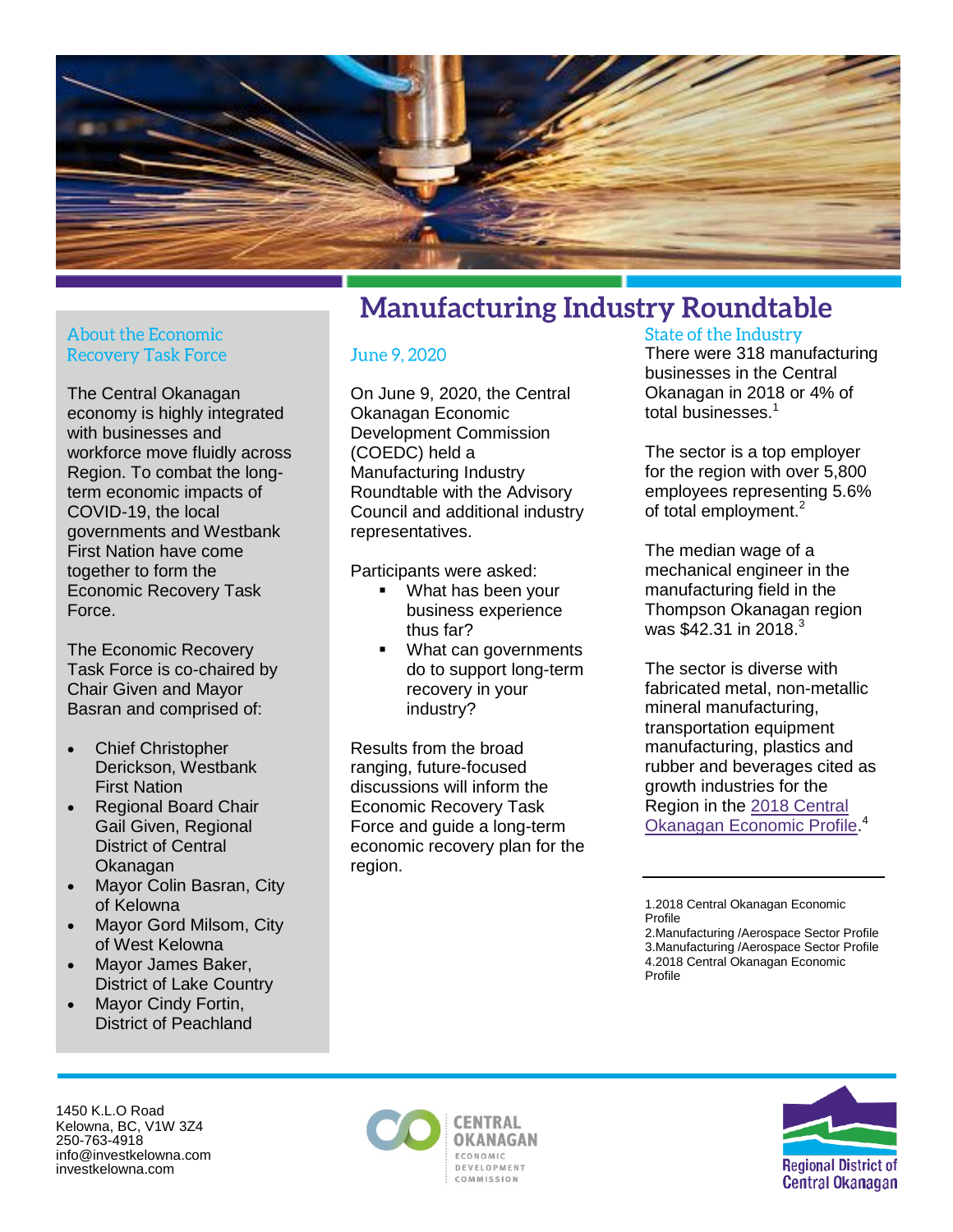#### **About the COEDC Advisory** Council

#### The [COEDC's Advisory](https://www.investkelowna.com/download_file/view/762/)

[Council](https://www.investkelowna.com/download_file/view/762/) is a conduit of information and ideas between business, community leaders and government. Made up of 45+ influential industry leaders, community shapers and elected officials, the council meets to share information and work together towards sustainable economic growth.



#### Thank you to Manufacturing **Industry Representatives for** sharing your insight and expertise:

Adaptive Ventures Inc – Alex Greer

Decisive Dividend Corporation – Terry Edwards

Geometrik Manufacturing Inc– Vladimir Bolshakov

Natures Formulae – Barbra Johnson

Manufacturers Safety Alliance BC - Lisa McGuire

Sun-Rype Products Ltd – Lynn Heinrich

Vitalis Extraction Technology – Pete Patterson

West Manufacturing – Domenic Rampone

#### **Local Impacts to Date (June** 2020)

#### **Demand:**

Businesses experienced a range of fluctuations in demand depending on manufacturing product with some operators able to mitigate financial impact by changing what they manufacture to meet public health needs or consumer preferences by or offering attractive terms or financing to customers to maintain sales.

Consumer shopping patterns changed with disruptions to daily life including isolating, homeschooling, and teleworking. Further changes are expected as consumers in some regions of Canada and USA return to work and school.

#### **Operations:**

All manufacturers represented were able to adapt to social distancing and other public health requirements although there was not always clarity on regulations if new requirements were in opposition to existing H&S requirements within facilities.

Employers were responsive to impacts to staff, especially in the early days of the pandemic with some staff asking not to come to work. As time has gone on, confidence levels are returning and staff is now a step ahead on safety. Businesses listened to employees and implemented their ideas.

**Personal Protective Equipment (PPE)**

Costs of PPE increased dramatically (a box of facemask \$6 a while ago, now \$46). Manufacturers expressed an interest in working together to procure PPE at reasonable prices.

#### **Workforce:**

All companies in this roundtable session experienced challenges hiring skilled and unskilled prior to Covid-19 pandemic, which may be exacerbated by CERB payments creating a temporary disincentive to reentering the workforce.

#### **Recovery Outlook**

In the short-term, businesses are better prepared should a second wave of Covid-19 emerge in the coming months. There is concern for the childcare challenges that may be faced by employees if schools and daycares are operating at a reduced capacity.

Bricks & mortar stores and consumer packaged goods companies will accelerate development of and investment in e-commerce to meet changing consumer demand and purchasing trends.

Local manufacturers need local procurement channels to benefit from the large domestic infrastructure projects currently ongoing in BC.

Some manufacturers are considering leveraging technology and investing in innovation with potentially attractive financing options if risk can be mitigated.